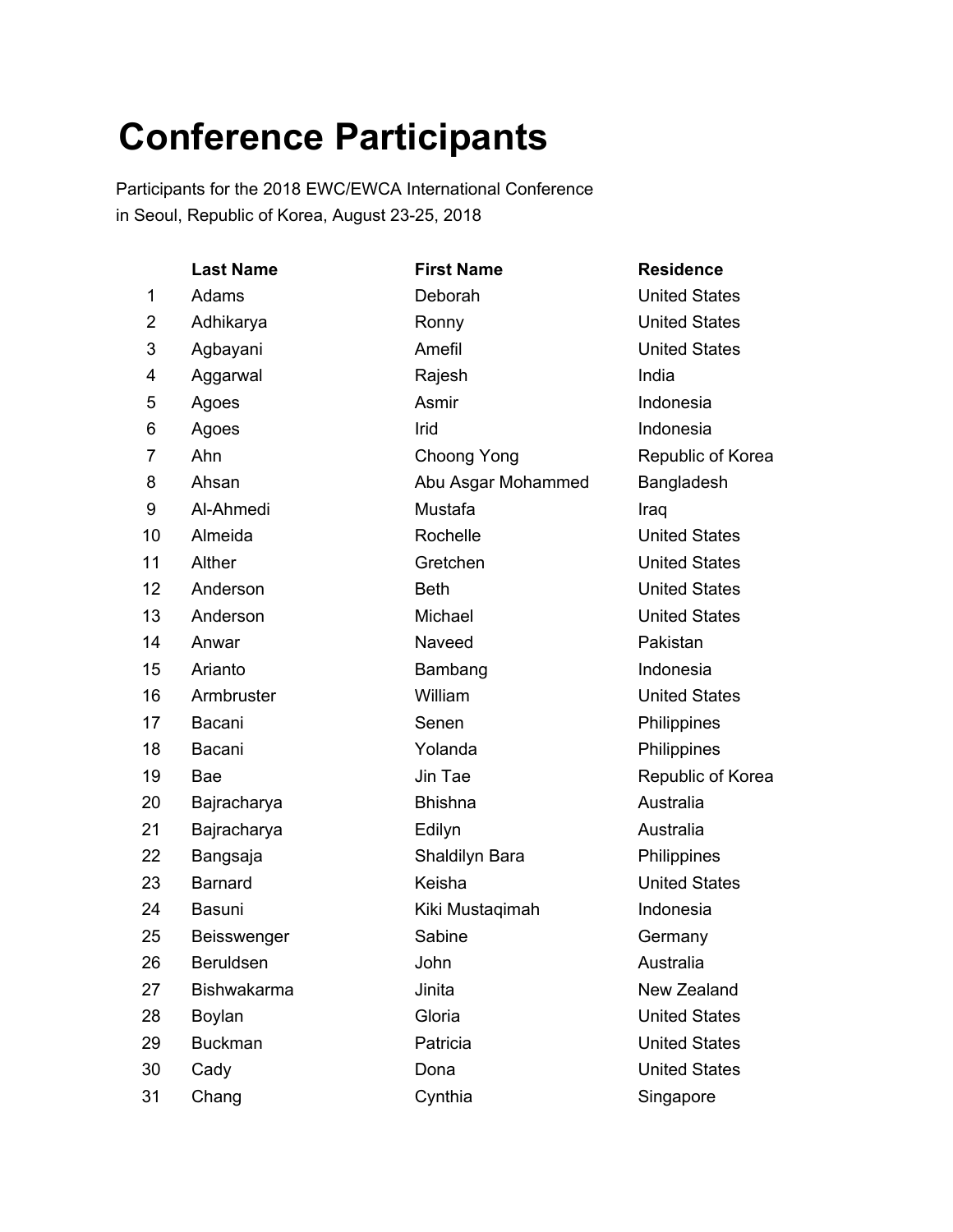|    | <b>Last Name</b> | <b>First Name</b> | <b>Residence</b>     |
|----|------------------|-------------------|----------------------|
| 32 | Chang            | Eric              | <b>United States</b> |
| 33 | Chaw Mueral Kyaw |                   | Myanmar              |
| 34 | Chin             | Mei Ling          | China                |
| 35 | Cho              | Eun Young         | Republic of Korea    |
| 36 | Cho              | Seong Yoon        | Republic of Korea    |
| 37 | Choe             | Wongi             | Republic of Korea    |
| 38 | Choi             | James             | Republic of Korea    |
| 39 | Choi             | Jun Myeong        | Republic of Korea    |
| 40 | Choi             | KyungSoo (Steven) | Republic of Korea    |
| 41 | Choi             | Seo Yoon          | Republic of Korea    |
| 42 | Choi             | Seungyeon         | Republic of Korea    |
| 43 | Choi             | Subeom            | Republic of Korea    |
| 44 | Choi             | Woon Gyu          | Republic of Korea    |
| 45 | Choi             | Younmi            | Republic of Korea    |
| 46 | Choo             | Soon Sik          | Republic of Korea    |
| 47 | Chu              | Rai Saint         | <b>United States</b> |
| 48 | Chua             | Kim Loo Huang     | Singapore            |
| 49 | Chung            | Heeweon           | Republic of Korea    |
| 50 | Chung            | Woo Taik          | Republic of Korea    |
| 51 | Cross            | Paulette          | <b>United States</b> |
| 52 | Dalabajan        | Inessa Nadeshna   | Philippines          |
| 53 | Das Purkayastha  | Moushumi          | Bangladesh           |
| 54 | Dator            | James Allen       | <b>United States</b> |
| 55 | de Guzman        | Maria             | Philippines          |
| 56 | Di               | Xu                | <b>United States</b> |
| 57 | Diamond          | Heather           | <b>United States</b> |
| 58 | Donehower        | Ernest J.         | <b>United States</b> |
| 59 | Donehower        | Kathleen          | <b>United States</b> |
| 60 | Douglas          | Walter            | <b>United States</b> |
| 61 | Eguchi           | Carolyn           | <b>United States</b> |
| 62 | Eguchi           | Wilbert           | <b>United States</b> |
| 63 | <b>Ellis</b>     | Amanda            | <b>United States</b> |
| 64 | Eng              | Chee Wen          | Malaysia             |
| 65 | Eng              | Robert            | <b>United States</b> |
| 66 | Feltz            | William           | <b>United States</b> |
| 67 | Finchum-Sung     | Hilary            | Republic of Korea    |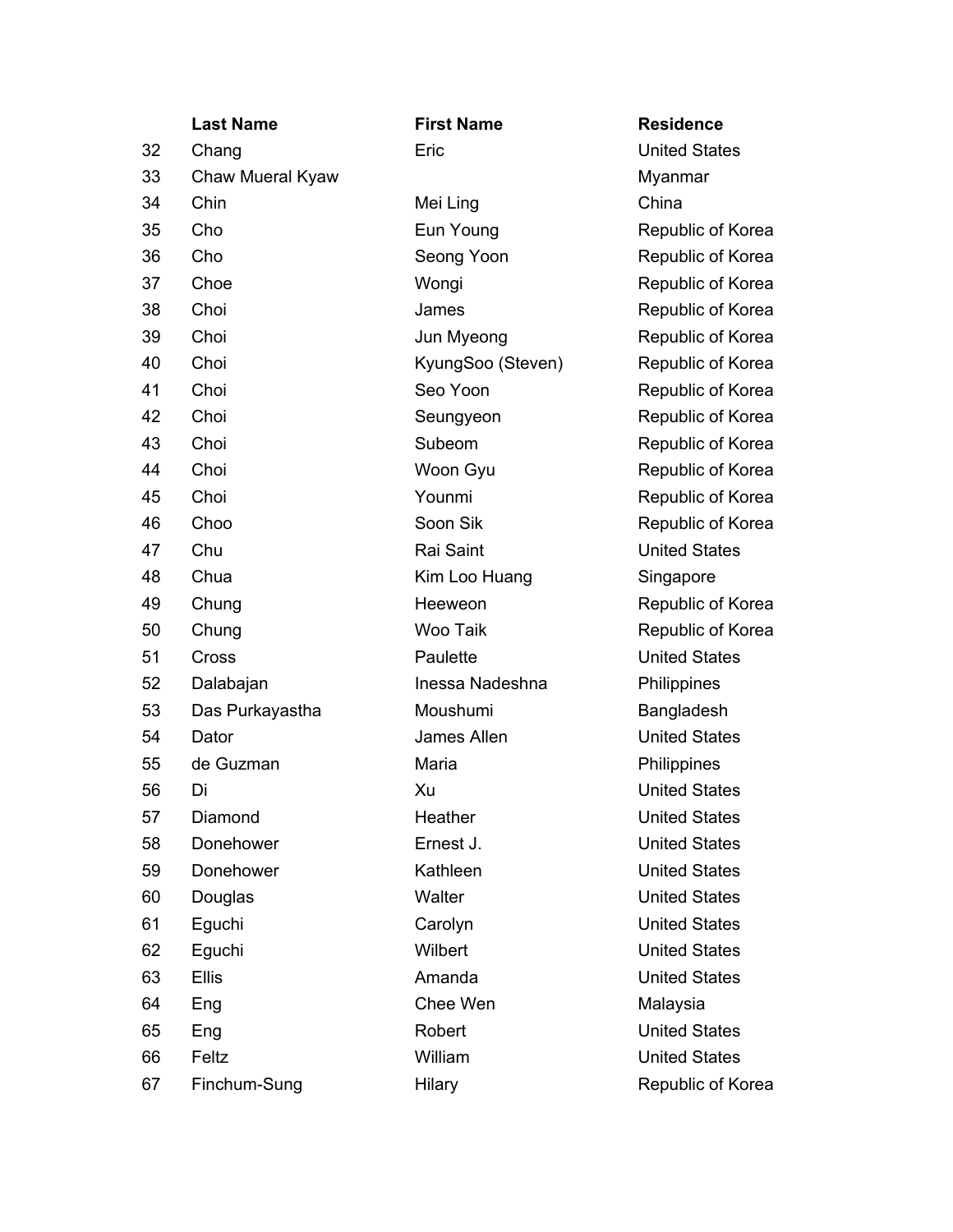|     | Last Name       | <b>First Name</b> | <b>Residen</b>  |
|-----|-----------------|-------------------|-----------------|
| 68  | Flanigan        | Lyn               | <b>United S</b> |
| 69  | Fox             | Jefferson         | <b>United S</b> |
| 70  | Furuhashi       | Seiko             | Japan           |
| 71  | Gallardo        | Rita              | Philippin       |
| 72  | Ganapathi       | Barani            | Australia       |
| 73  | Ganapathi       | Janani            | Australia       |
| 74  | Ganapathi       | Nalina            | Switzerla       |
| 75  | Gezbul          | Gonul             | Turkey          |
| 76  | Gordon          | David             | <b>United S</b> |
| 77  | Greenwood       | Nancy             | <b>United S</b> |
| 78  | Gul             | Tayyaba           | Pakistan        |
| 79  | Gustafson       | David             | <b>United S</b> |
| 80  | Ha              | Ju-Yong           | <b>United S</b> |
| 81  | Hamasaki        | Jill              | <b>United S</b> |
| 82  | Han             | Yongkirl          | Republic        |
| 83  | Haque           | Najma             | Banglade        |
| 84  | Harris, Jr.     | Harry B.          | Republic        |
| 85  | Harroff         | Joseph            | <b>United S</b> |
| 86  | Hartman         | Ann               | <b>United S</b> |
| 87  | Hasegawa        | Noriko            | Japan           |
| 88  | Hayakawa        | Iwao              | Japan           |
| 89  | Hayakawa        | Tadako            | Japan           |
| 90  | He              | Lingqi            | China           |
| 91  | <b>Hershock</b> | Peter             | <b>United S</b> |
| 92  | Hidasi          | Judit             | Hungary         |
| 93  | Ho              | Vinh              | <b>United S</b> |
| 94  | Hong            | Hyesu             | Republic        |
| 95  | Hong            | Seok-Hyun         | Republic        |
| 96  | Hoshino         | Mizue             | Japan           |
| 97  | Hoshino         | Yasuo             | Japan           |
| 98  | Hung Ling       |                   | Myanma          |
| 99  | Hur             | Clara             | <b>United S</b> |
| 100 | Hwang           | Joongsik          | Republic        |
| 101 | Hwang           | Sangmin           | <b>United S</b> |
| 102 | Hwang           | Yunju             | Republic        |
| 103 | Hyun            | Jeik              | <b>United S</b> |

**Last Name** Residence

Lyn United States **Jefferson** United States **71 Gallardo Rita** Philippines **Nalina Canadian Switzerland David** David **David** United States **77 Nancy Communist Communist Communist Communist Communist Communist Communist Communist Communist Communist Communist Communist Communist Communist Communist Communist Communist Communist Communist Communist Communist Co David David David David United States 30 Ju-Yong Communist Communist Communist Communist Communist Communist Communist Communist Communist Communist Communist Communist Communist Communist Communist Communist Communist Communist Communist Communist Communist** 81 Hamasaki Jill United States Yongkirl Republic of Korea Najma **Bangladesh** Harry B. **Republic of Korea Solution Joseph Contract Contract United States** Ann **Ann** United States Peter **Peter** United States Vinh Vinh United States Hyesu **Republic of Korea** Seok-Hyun Republic of Korea Myanmar Clara **Durition United States** Joongsik Republic of Korea **101** Sangmin **Manufature United States** Yunju Republic of Korea **1** Jeik **United States**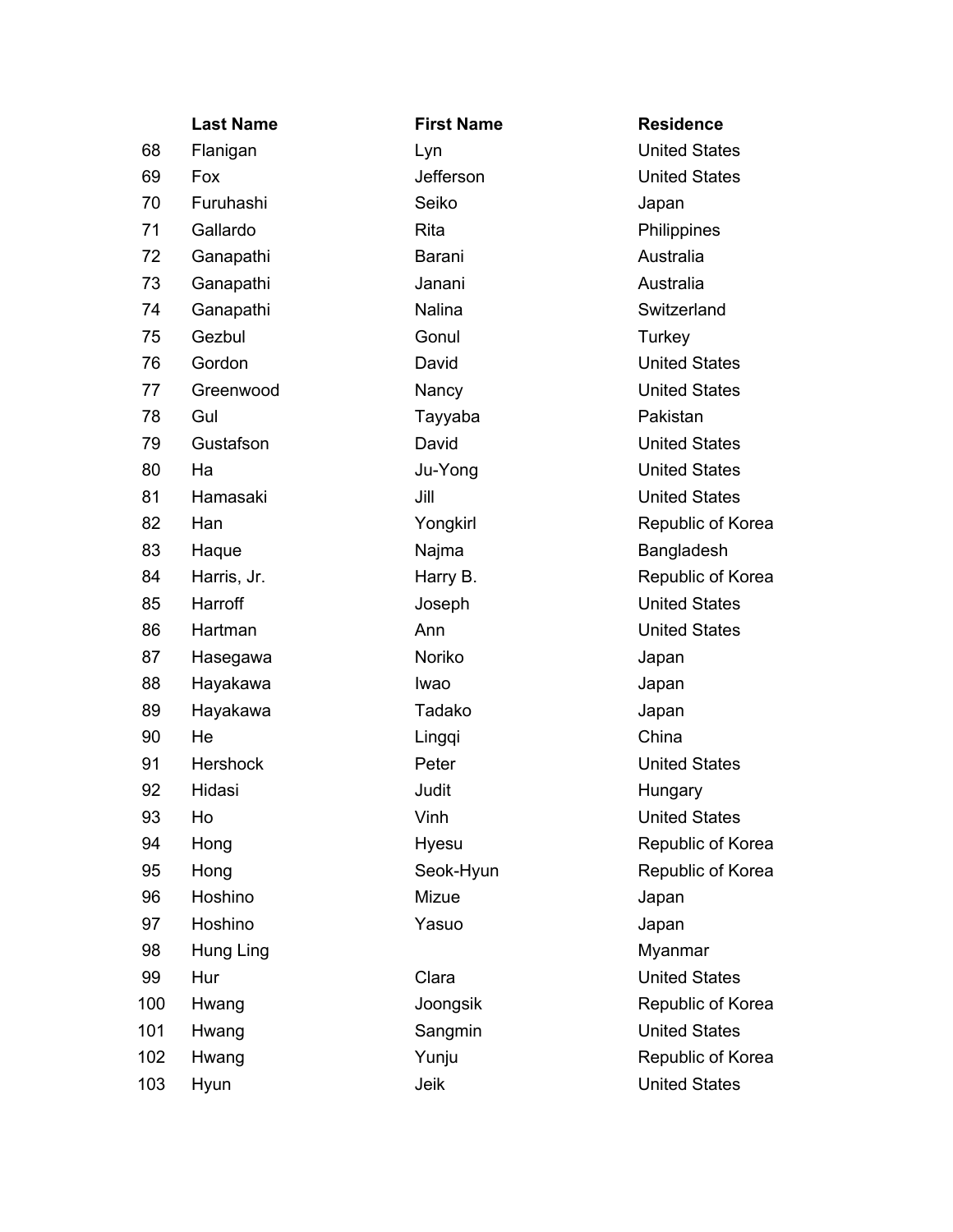|     | <b>Last Name</b>    | <b>First Name</b> | <b>Residence</b>     |
|-----|---------------------|-------------------|----------------------|
| 104 | Hyun                | Seung Ok          | Republic of Korea    |
| 105 | Ibrahim             | Muhammad          | Pakistan             |
| 106 | Im                  | Tae Bin           | Republic of Korea    |
| 107 | Imamura-Uruu        | May               | <b>United States</b> |
| 108 | Jacobs              | Jonathan          | Canada               |
| 109 | Jang                | Hong Bum          | Republic of Korea    |
| 110 | Jespersen           | Christopher       | <b>United States</b> |
| 111 | Joh                 | <b>Hak Kuk</b>    | Republic of Korea    |
| 112 | Johnston            | Hironui           | French Polynesia     |
| 113 | Kang                | Taesu             | Republic of Korea    |
| 114 | Kanter              | Chris             | Indonesia            |
| 115 | Karki               | Purna             | Japan                |
| 116 | Khamoui             | Souvanna          | <b>United States</b> |
| 117 | Khamoui             | Thao              | <b>United States</b> |
| 118 | Khanna              | Prerna            | <b>United States</b> |
| 119 | Khun Aung Myin Kyaw |                   | Myanmar              |
| 120 | Kilolu              | Layla             | <b>United States</b> |
| 121 | Kim                 | Beom Jung         | Republic of Korea    |
| 122 | Kim                 | <b>Brian</b>      | <b>United States</b> |
| 123 | Kim                 | <b>Byung Soo</b>  | Republic of Korea    |
| 124 | Kim                 | Chae Young        | Republic of Korea    |
| 125 | Kim                 | Choong Bae        | Republic of Korea    |
| 126 | Kim                 | DaHyun            | Republic of Korea    |
| 127 | Kim                 | Dong Soo          | Republic of Korea    |
| 128 | Kim                 | Geun-Young        | Republic of Korea    |
| 129 | Kim                 | Gyung Ran         | Republic of Korea    |
| 130 | Kim                 | Hee-Sik           | Republic of Korea    |
| 131 | Kim                 | Hee-sun           | Republic of Korea    |
| 132 | Kim                 | Ho Jin            | Republic of Korea    |
| 133 | Kim                 | Jae Hak           | Republic of Korea    |
| 134 | Kim                 | Jang-sil          | Republic of Korea    |
| 135 | Kim                 | Jinhee            | Republic of Korea    |
| 136 | Kim                 | Jiyoung           | Republic of Korea    |
| 137 | Kim                 | Jong Deog         | Republic of Korea    |
| 138 | Kim                 | Kab-Sung          | Republic of Korea    |
| 139 | Kim                 | <b>Kwang Doo</b>  | Republic of Korea    |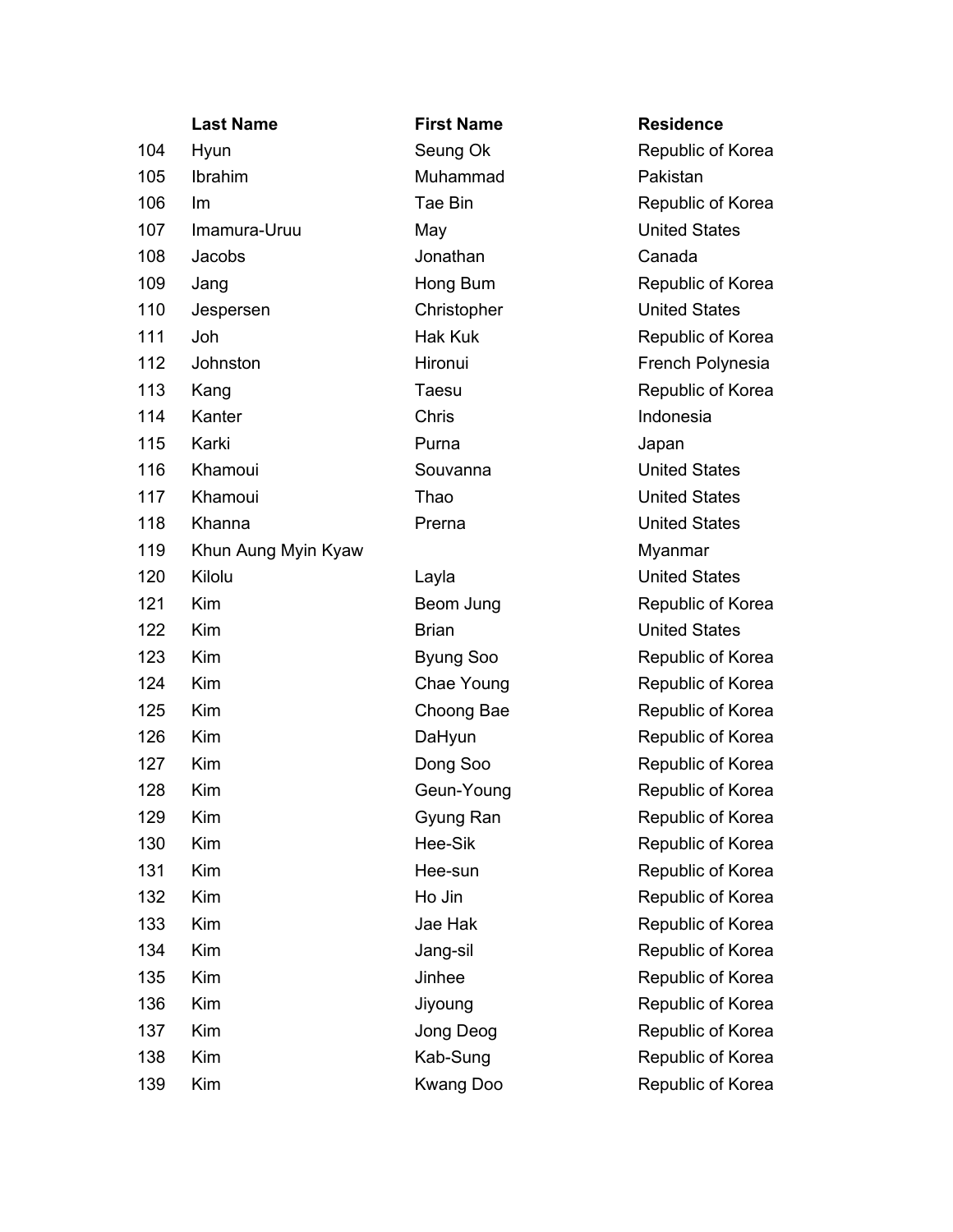|     | <b>Last Name</b> | <b>First Name</b> | <b>Residence</b>     |
|-----|------------------|-------------------|----------------------|
| 140 | Kim              | Kyunghun          | Republic of Korea    |
| 141 | Kim              | Soohyon           | Republic of Korea    |
| 142 | Kim              | Sung Jin          | Republic of Korea    |
| 143 | Kim              | Sungki            | Republic of Korea    |
| 144 | Kim              | Sungshin          | <b>United States</b> |
| 145 | Kim              | Won Nyon          | Republic of Korea    |
| 146 | Kim              | Wonil             | Republic of Korea    |
| 147 | Kim              | Yoon Hyung        | Republic of Korea    |
| 148 | Kinjo            | Seiko             | Japan                |
| 149 | Knudsen          | Greg              | <b>United States</b> |
| 150 | Knudsen          | Karen             | <b>United States</b> |
| 151 | Ko               | <b>Bokyung</b>    | Republic of Korea    |
| 152 | Koh              | Haejin            | <b>United States</b> |
| 153 | Koike            | Hiroshige         | Japan                |
| 154 | Komiyama         | Rieko             | Japan                |
| 155 | Koyanagi         | Keethe            | <b>United States</b> |
| 156 | <b>Kume</b>      | Teruyuki          | Japan                |
| 157 | Kwon             | Kie Wook          | Republic of Korea    |
| 158 | Kwon             | Yae Joon          | Republic of Korea    |
| 159 | Lam              | Geen              | <b>United States</b> |
| 160 | Langham          | Claire            | <b>United States</b> |
| 161 | Lassner          | David             | <b>United States</b> |
| 162 | Lau              | Constance         | <b>United States</b> |
| 163 | Lau              | Eric              | <b>United States</b> |
| 164 | Lau              | Frederick         | <b>United States</b> |
| 165 | Lau              | Russell           | <b>United States</b> |
| 166 | Lee              | <b>Byongju</b>    | Republic of Korea    |
| 167 | Lee              | Dong Gyu          | Republic of Korea    |
| 168 | Lee              | Hyein             | Republic of Korea    |
| 169 | Lee              | Jaerang           | Republic of Korea    |
| 170 | Lee              | Jaichung          | Republic of Korea    |
| 171 | Lee              | Jeong Taik        | Republic of Korea    |
| 172 | Lee              | Minji             | Republic of Korea    |
| 173 | Lee              | Minjung           | Republic of Korea    |
| 174 | Lee              | Sang Hyop         | <b>United States</b> |
| 175 | Lee              | Sang Joon         | Republic of Korea    |
|     |                  |                   |                      |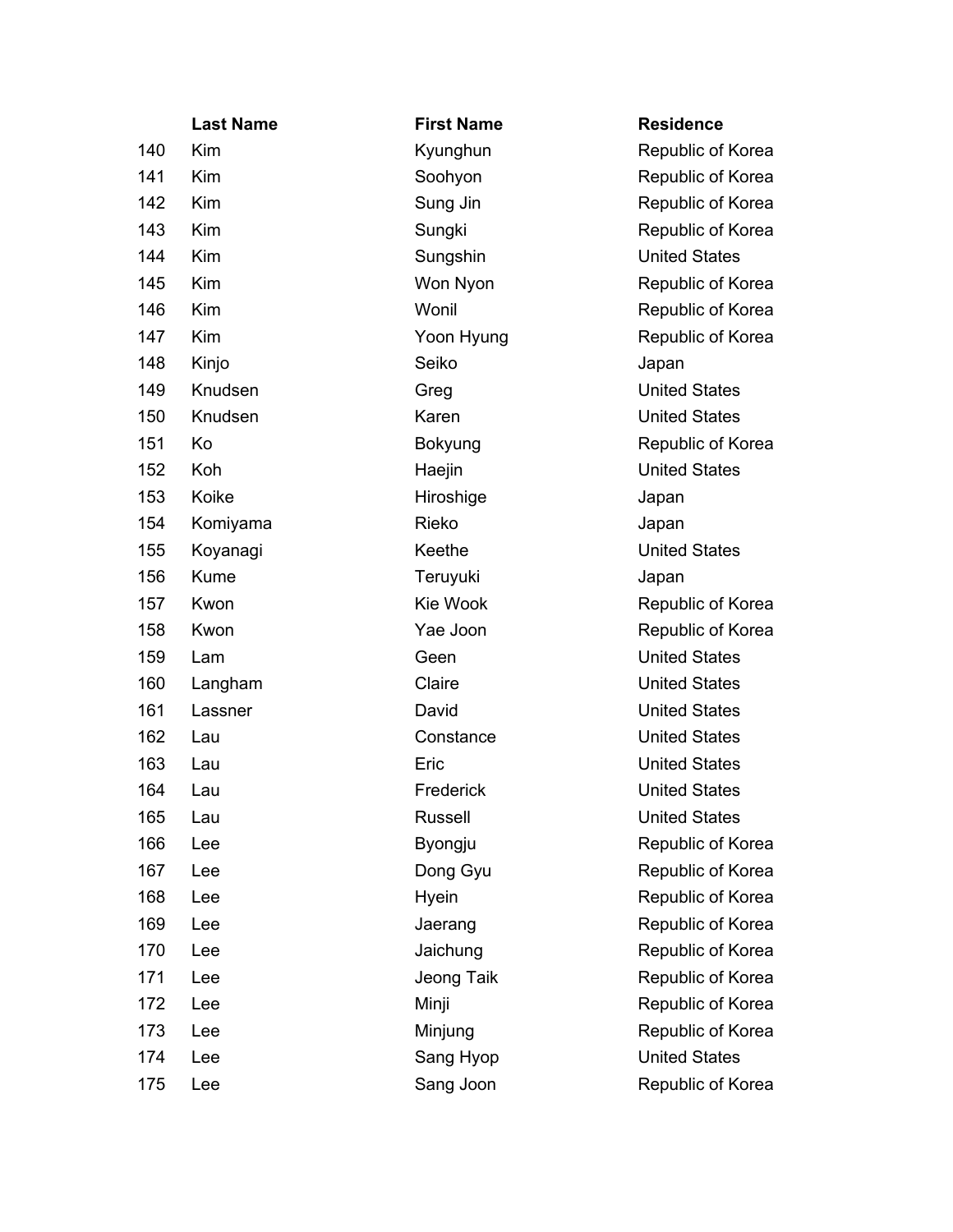|     | <b>Last Name</b> | <b>First Name</b> | <b>Residence</b>     |
|-----|------------------|-------------------|----------------------|
| 176 | Lee              | Seong Hyun        | Republic of Korea    |
| 177 | Lee              | Seunghyun         | Republic of Korea    |
| 178 | Lee              | Seungwon          | Republic of Korea    |
| 179 | Lee              | Sung Woo          | Republic of Korea    |
| 180 | Lee              | Taeju             | Republic of Korea    |
| 181 | Lee              | Yong Hwan (Ted)   | Republic of Korea    |
| 182 | Lee              | Yujung            | Republic of Korea    |
| 183 | Leger            | Jennifer          | <b>United States</b> |
| 184 | Lew              | Lillian           | <b>United States</b> |
| 185 | Lim              | Jung A            | Republic of Korea    |
| 186 | Lim              | Kyeung Eun        | Republic of Korea    |
| 187 | Lim              | Soo Kyoung        | Republic of Korea    |
| 188 | Limaye           | Satu              | <b>United States</b> |
| 189 | Lin              | Gary              | Taiwan               |
| 190 | Lindsey          | Linda             | <b>United States</b> |
| 191 | Lui-Kwan         | Ivan              | <b>United States</b> |
| 192 | Lwin             | Thein             | Myanmar              |
| 193 | MacLeod          | Scott             | <b>United States</b> |
| 194 | Manickam         | Radha             | India                |
| 195 | Manikarachchige  | Imali             | Sri Lanka            |
| 196 | Manuel-Barbarich | 'Ofeina           | New Zealand          |
| 197 | Martinez         | Daniela           | <b>United States</b> |
| 198 | Marukawa         | Kaito             | Japan                |
| 199 | Maske            | Nirendra          | Nepal                |
| 200 | McNally          | James             | <b>United States</b> |
| 201 | Melton           | Gloria            | <b>United States</b> |
| 202 | Melton           | Willie            | <b>United States</b> |
| 203 | Meng             | Kwang-Ho          | Republic of Korea    |
| 204 | Menton           | Linda             | <b>United States</b> |
| 205 | Mikouchi         | Akiko             | Japan                |
| 206 | Minei            | Flavio            | <b>Brazil</b>        |
| 207 | Miyagi           | Mayumi            | Japan                |
| 208 | Miyazato         | Yukiko            | Japan                |
| 209 | Monaco           | Keala             | <b>United States</b> |
| 210 | Monroe           | Christina         | <b>United States</b> |
| 211 | <b>Morris</b>    | Peter             | <b>United States</b> |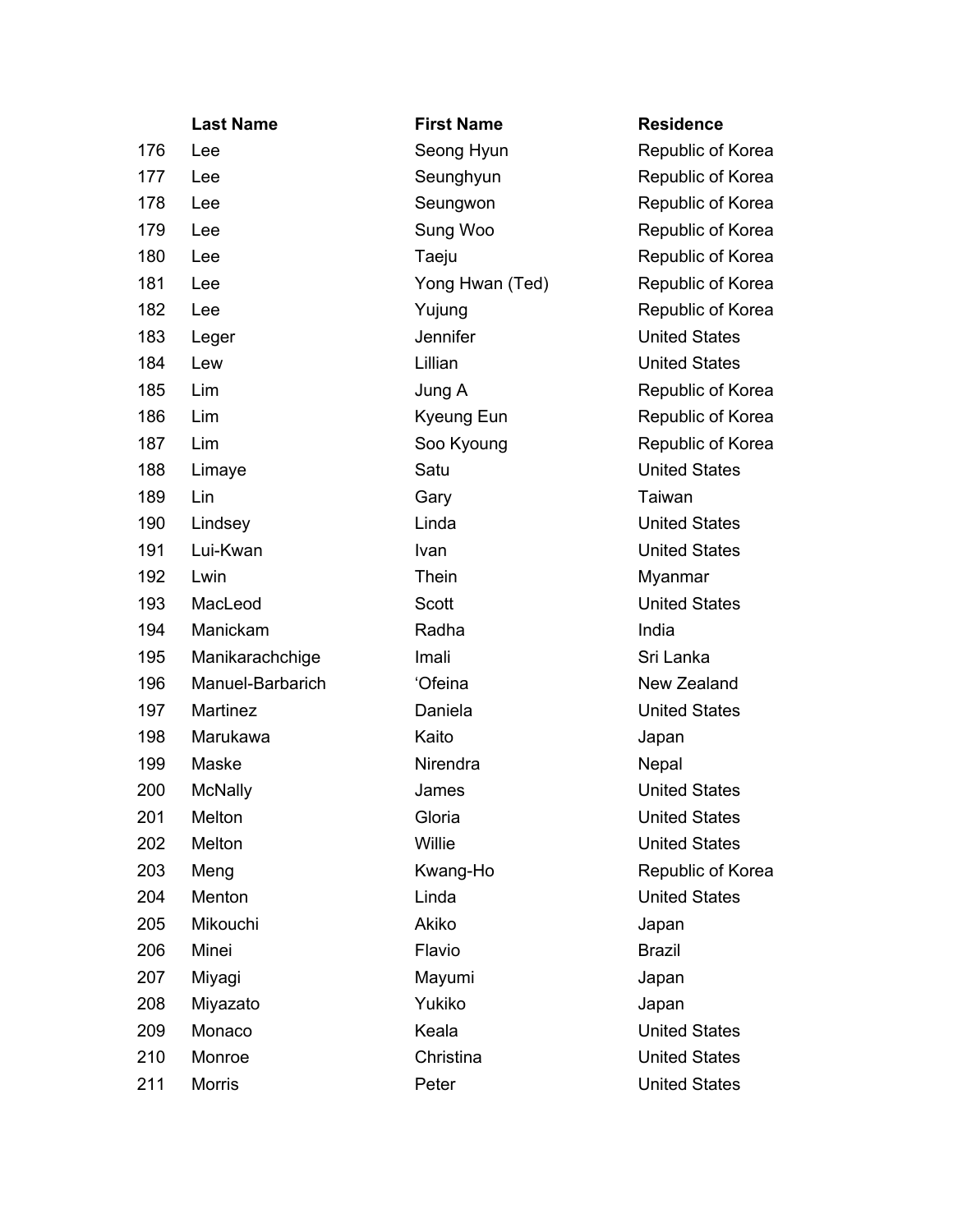|     | <b>Last Name</b> | <b>First Name</b> | <b>Residence</b>    |
|-----|------------------|-------------------|---------------------|
| 212 | Muninjaya        | Anak Agung        | Indonesia           |
| 213 | Munoz-Smith      | Daniel            | Republic of         |
| 214 | Murakami         | Yoshikazu         | Japan               |
| 215 | Nagamine         | Yasumasa          | Republic of         |
| 216 | Nakachi          | Kiyoshi           | Japan               |
| 217 | Nakada           | Kikuko            | Japan               |
| 218 | Namgoong         | Chan              | Republic of         |
| 219 | Nasreen          | Gitiara           | Bangladesh          |
| 220 | Nguyen           | David             | Japan               |
| 221 | Nguyen           | Yen Thi Hai       | Vietnam             |
| 222 | Nishihira        | Fumiko            | Japan               |
| 223 | Nishihira        | Isao              | Japan               |
| 224 | Nishikawa        | Toshiyuki         | Japan               |
| 225 | Nitta            | Fumiteru          | Japan               |
| 226 | Nunan            | Karen             | Australia           |
| 227 | Oh               | Jea Sophia        | <b>United State</b> |
| 228 | Oh               | Serin             | Republic of         |
| 229 | Oh               | Yeseul            | Republic of         |
| 230 | Ostermann        | Gerald            | <b>United State</b> |
| 231 | Ostermann        | <b>Tsue</b>       | <b>United State</b> |
| 232 | Ovitt            | Rebecca           | <b>United State</b> |
| 233 | Panganiban       | Jeremi            | Philippines         |
| 234 | Park             | <b>Esther</b>     | Republic of         |
| 235 | Park             | Heejae            | Republic of         |
| 236 | Park             | Jaechon           | Republic of         |
| 237 | Park             | Joon              | Republic of         |
| 238 | Park             | Kyounghoon        | Republic of         |
| 239 | Park             | Nani              | Republic of         |
| 240 | Park             | Seri              | Republic of         |
| 241 | Park             | Thomas            | Republic of         |
| 242 | Pascual          | Jesse             | <b>United State</b> |
| 243 | Pendergast       | Thomas            | Japan               |
| 244 | Peng             | Yen-Zhi           | <b>United State</b> |
| 245 | Pennings         | Anthony           | Republic of         |
| 246 | Peters           | Joseph            | <b>United State</b> |
| 247 | Pinzon           | Mary Jannette     | Philippines         |

**213 Daniel Communist Communist Property Republic of Korea** Yasumasa Republic of Korea **218 Chan** Republic of Korea Jea Sophia **Dhuited States 228 Serin Republic of Korea 229 Yeseul Republic of Korea 231 Ostermann Gerald Cerald United States 231 Tsue Contract Contract Contract Contract Contract Contract Contract Contract Contract Contract Contract Contract Contract Contract Contract Contract Contract Contract Contract Contract Contract Contract Contract Contr 232 Rebecca** United States Esther Republic of Korea **235 Park Heejae Republic of Korea** Jaechon Republic of Korea **237 Joon Republic of Korea** Kyounghoon Republic of Korea Nani Republic of Korea **241 Seri Republic of Korea** Thomas Republic of Korea **242 Jesse Contract Contract Contract United States 244 Pen-Zhi Charlotter Charlotter Charlotter United States** Anthony Republic of Korea **246 Joseph 246 Peters Vistantian American States**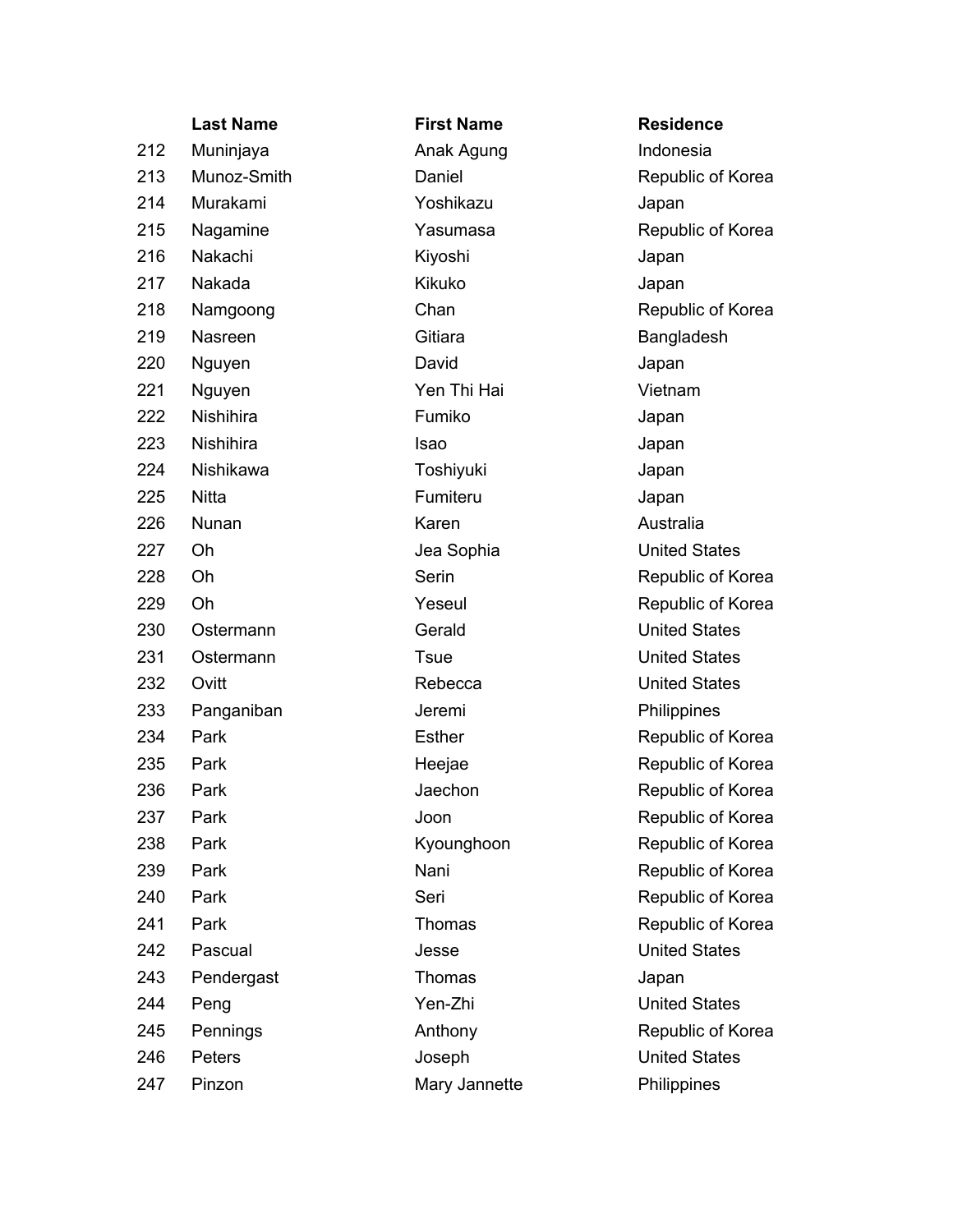|     | <b>Last Name</b> | <b>First Name</b> | <b>Residenc</b>   |
|-----|------------------|-------------------|-------------------|
| 248 | Post             | Gi Won            | <b>United Sta</b> |
| 249 | Purnami          | <b>Nyilo</b>      | Indonesia         |
| 250 | Putri            | Kartika           | Indonesia         |
| 251 | Quemado II       | Gabriel           | Philippine        |
| 252 | Rajamani         | Rathinam          | India             |
| 253 | Rajamani         | Sengoda Gounder   | India             |
| 254 | Rajamani         | Siva Sakthiraj    | India             |
| 255 | Ranganathan      | Vasanthi          | India             |
| 256 | Rauche           | Anthony           | <b>United Sta</b> |
| 257 | Regala           | <b>Dulce</b>      | Philippine        |
| 258 | Reksodiputro     | Mardjono          | Indonesia         |
| 259 | Reksodiputro     | Nasti             | Indonesia         |
| 260 | <b>Rolles</b>    | Jean              | <b>United Sta</b> |
| 261 | Rungswang        | Gong              | Thailand          |
| 262 | Sakong           | Ш                 | Republic          |
| 263 | Salmon, Jr.      | Charles           | <b>United Sta</b> |
| 264 | Sananikone       | Prany             | <b>United Sta</b> |
| 265 | Santoso          | Harri             | Indonesia         |
| 266 | Sarma            | Sumita            | India             |
| 267 | Schoen           | Roslyn            | <b>United Sta</b> |
| 268 | Seng             | Seok Hoon         | Singapore         |
| 269 | Seok             | Kay               | Republic          |
| 270 | Setiabudhi       | Tony              | Indonesia         |
| 271 | Shah             | Rahul             | Nepal             |
| 272 | Sheetz-Nguyen    | Jessica           | <b>United Sta</b> |
| 273 | Shibuya          | Momoyo            | Japan             |
| 274 | Shim             | Jung Soon         | Republic          |
| 275 | Shimabukuro      | Sharon            | <b>United Sta</b> |
| 276 | Shin             | Myongsup          | <b>United Sta</b> |
| 277 | Shin             | Soojin            | Republic          |
| 278 | Shirata          | Cindy             | Japan             |
| 279 | Shultz           | Edward            | <b>United Sta</b> |
| 280 | Shultz           | Laurel            | <b>United Sta</b> |
| 281 | Sim              | Sunhui            | <b>United Sta</b> |
| 282 | Sok              | Makara            | Cambodia          |
| 283 | Son              | Jong Chil         | Republic          |

## **Last Name First Name Residence**

**248 Boston Ci Won Ci Won United States** Kartika **Indonesia** Gabriel **Cabriel** Philippines Rathinam India Sengoda Gounder India Siva Sakthiraj **India** Vasanthi India Anthony **Disk Anthony** United States Dulce **Dulce** Philippines Mardjono Indonesia Nasti **Nasti Indonesia 260 Jean Lines Construction Construction Construction Construction Construction Construction Construction Construction Construction Construction Construction Construction Construction Construction Construction Constructio 263 Charles Charles Charles United States** Prany **Disk Bananikone Prany Prany Prany** United States **267 Roslyn Communist Communist Communist Communist Communist Communist Communist Communist Communist Communist Communist Communist Communist Communist Communist Communist Communist Communist Communist Communist Communist 268 Seok Hoon** Singapore **271 Tony 270 Setiabuddhi Tony Indonesia 272 Jessica** Christellines United States Momoyo Japan 275 Sharon **Canada Extracts** United States Myongsup **276 Shine Myongsup** United States Edward **Edward** United States Laurel **Laurel** United States **281 Sunhui Community Community Community** United States Makara **Cambodia** Jong Chil **Chil Republic of Korea** 

Il Republic of Korea Kay Republic of Korea Jung Soon Republic of Korea **277 Soojin Soojin Soojin Soojin Soojin Soojin Soojin Soojin Soojin Soojin Soojin Soojin Soojin Soojin Soojin S**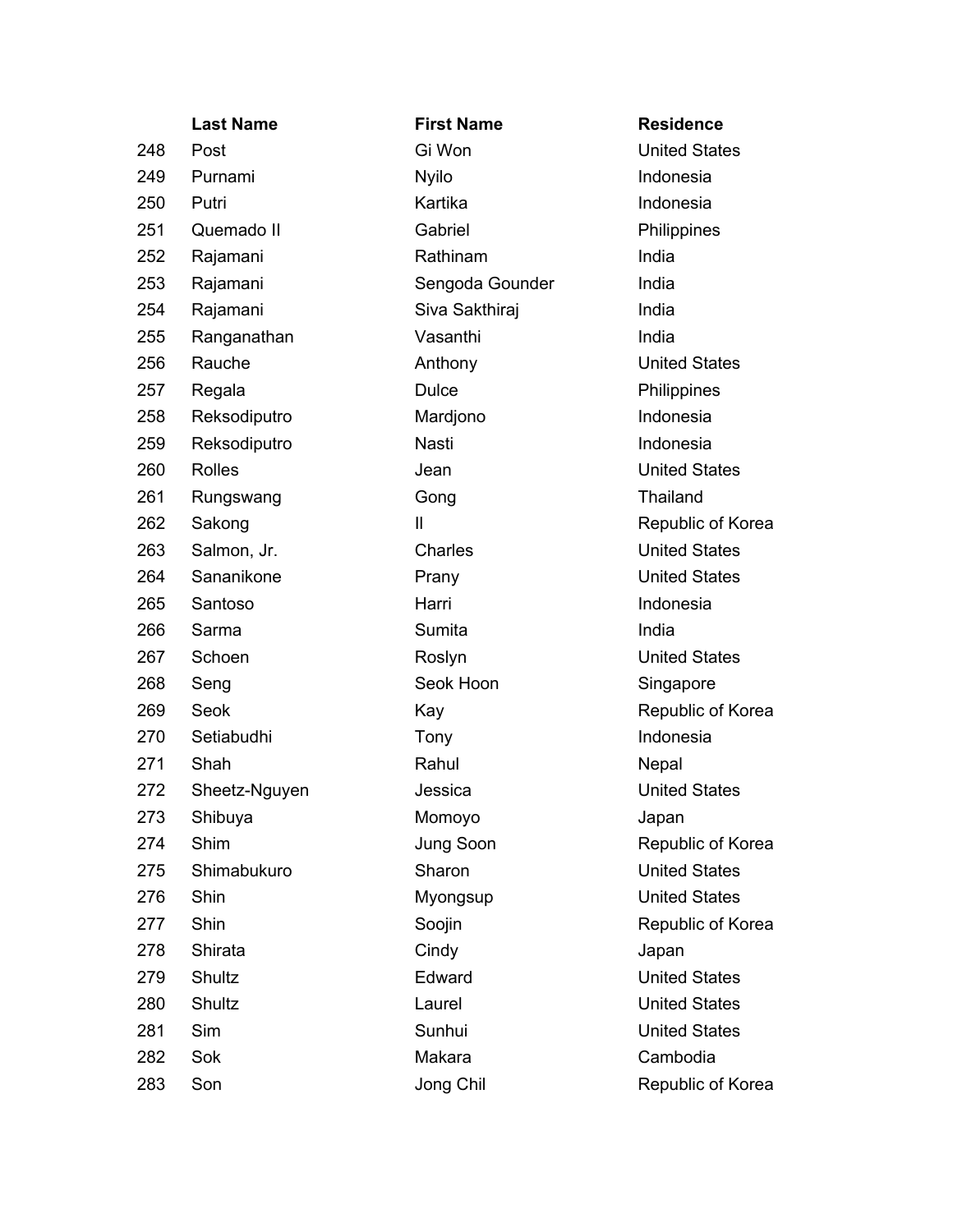|     | <b>Last Name</b> | <b>First Name</b>  | <b>Residence</b>     |
|-----|------------------|--------------------|----------------------|
| 284 | Son              | Jung Sik           | Republic of Korea    |
| 285 | Song             | Juyeon             | Republic of Korea    |
| 286 | Song             | Okjin              | Republic of Korea    |
| 287 | Song             | Ouk Heon           | Republic of Korea    |
| 288 | Song             | Wi Sub             | Republic of Korea    |
| 289 | Steinemann       | Namji              | <b>United States</b> |
| 290 | <b>Stice</b>     | Apolonia           | <b>United States</b> |
| 291 | <b>Stice</b>     | Gary               | <b>United States</b> |
| 292 | Strona           | Proserfina         | <b>United States</b> |
| 293 | Suh              | Cho Soon           | Republic of Korea    |
| 294 | Sutanto          | Jusuf              | Indonesia            |
| 295 | Sutton           | R. Anderson        | <b>United States</b> |
| 296 | Tabusa           | Phyllis            | <b>United States</b> |
| 297 | Tamashiro        | Yuko               | Japan                |
| 298 | Tan              | Er-Win             | Republic of Korea    |
| 299 | Tanouye          | Noreen             | <b>United States</b> |
| 300 | Teh              | <b>Esther</b>      | Malaysia             |
| 301 | Teruya           | Fumio              | Japan                |
| 302 | <b>Teves</b>     | <b>Karen Luz</b>   | Philippines          |
| 303 | Thambipillai     | Pushpathavi        | Malaysia             |
| 304 | Tokita           | Cheryl             | <b>United States</b> |
| 305 | Tonoike          | Kazuko             | Japan                |
| 306 | Tonoike          | Shigeo             | <b>United States</b> |
| 307 | Trimillos        | Ricardo            | <b>United States</b> |
| 308 | Tsevegjav        | <b>Bulganmurun</b> | Mongolia             |
| 309 | Tsutsumi         | Jun-ichiro         | Japan                |
| 310 | Turbin           | Richard            | <b>United States</b> |
| 311 | van Zutphen      | Glenn              | Singapore            |
| 312 | Vonghack         | Myoung             | <b>United States</b> |
| 313 | Vonghack         | Oudone             | <b>United States</b> |
| 314 | Vu               | Hanh               | Vietnam              |
| 315 | Vuylsteke        | Richard            | <b>United States</b> |
| 316 | Wang             | Weijia             | Hong Kong            |
| 317 | Wang             | Yen Kyun           | Republic of Korea    |
| 318 | Widyanto         | Anton              | Indonesia            |
| 319 | Winchester       | Setsuko            | <b>United States</b> |